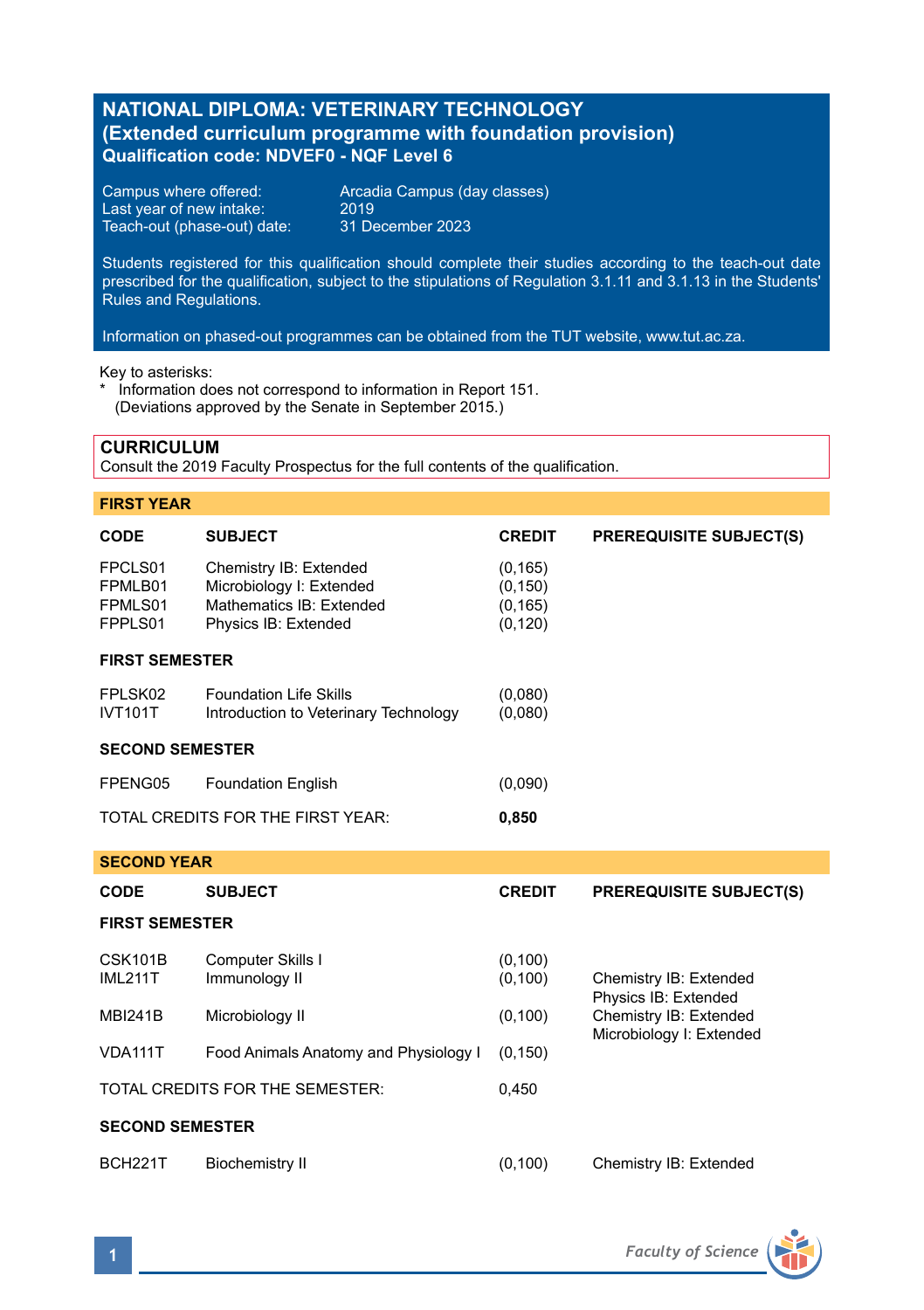| <b>HTL201T</b>                             | Histology                                                           | (0, 100)             | Food Animals Anatomy and<br>Physiology I                                                |  |  |
|--------------------------------------------|---------------------------------------------------------------------|----------------------|-----------------------------------------------------------------------------------------|--|--|
| <b>HVS201T</b><br><b>VTM301T</b>           | Haematology: Veterinary Science<br>Veterinary Microbiology III      | (0, 100)<br>(0, 100) | Immunology II<br>Microbiology II                                                        |  |  |
| TOTAL CREDITS FOR THE SEMESTER:            |                                                                     | 0.400                |                                                                                         |  |  |
|                                            | TOTAL CREDITS FOR THE SECOND YEAR:                                  | 0,850                |                                                                                         |  |  |
| <b>THIRD YEAR</b>                          |                                                                     |                      |                                                                                         |  |  |
| <b>CODE</b>                                | <b>SUBJECT</b>                                                      | <b>CREDIT</b>        | <b>PREREQUISITE SUBJECT(S)</b>                                                          |  |  |
| <b>FIRST SEMESTER</b>                      |                                                                     |                      |                                                                                         |  |  |
| <b>BCQ101T</b><br><b>EAT211T</b>           | <b>Biochemistry Techniques</b><br>Experimental Animal Technology II | (0, 100)<br>(0, 100) | <b>Biochemistry II</b><br>Food Animals Anatomy and<br>Physiology I                      |  |  |
| <b>LMQ101T</b><br><b>PZY301T</b>           | Lab Management and Quality<br>Protozoology III                      | (0, 100)<br>(0, 100) | Mathematics IB: Extended<br>Veterinary Microbiology III                                 |  |  |
|                                            | TOTAL CREDITS FOR THE SEMESTER:                                     | 0,400                |                                                                                         |  |  |
| <b>SECOND SEMESTER</b>                     |                                                                     |                      |                                                                                         |  |  |
| HEM301T<br><b>MLB301T</b>                  | Helminthology III<br>Molecular Biology III                          | (0, 100)<br>(0, 100) | Veterinary Microbiology III<br><b>Biochemistry II</b><br><b>Biochemistry Techniques</b> |  |  |
| <b>VIR311T</b><br><b>VTE301T</b>           | Virology III<br>Veterinary Entomology III                           | (0, 100)<br>(0, 100) | Immunology II<br>Veterinary Microbiology III                                            |  |  |
|                                            | TOTAL CREDITS FOR THE SEMESTER:                                     | 0,400                |                                                                                         |  |  |
| TOTAL CREDITS FOR THE THIRD YEAR:<br>0,800 |                                                                     |                      |                                                                                         |  |  |

## **FOURTH YEAR**

**On completion of the above subjects. If a student has one subject outstanding such a case will be reviewed and permission might be granted in collaboration with a specific employer.** 

| <b>CODE</b>                     | <b>SUBJECT</b>                       | <b>CREDIT</b> |  |  |  |
|---------------------------------|--------------------------------------|---------------|--|--|--|
| <b>FIRST OR SECOND SEMESTER</b> |                                      |               |  |  |  |
| EXP1VET                         | Work-Integrated Learning*            | (0,500)       |  |  |  |
|                                 | TOTAL CREDITS FOR THE FOURTH YEAR:   | 0,500         |  |  |  |
|                                 | TOTAL CREDITS FOR THE QUALIFICATION: | 3.000         |  |  |  |

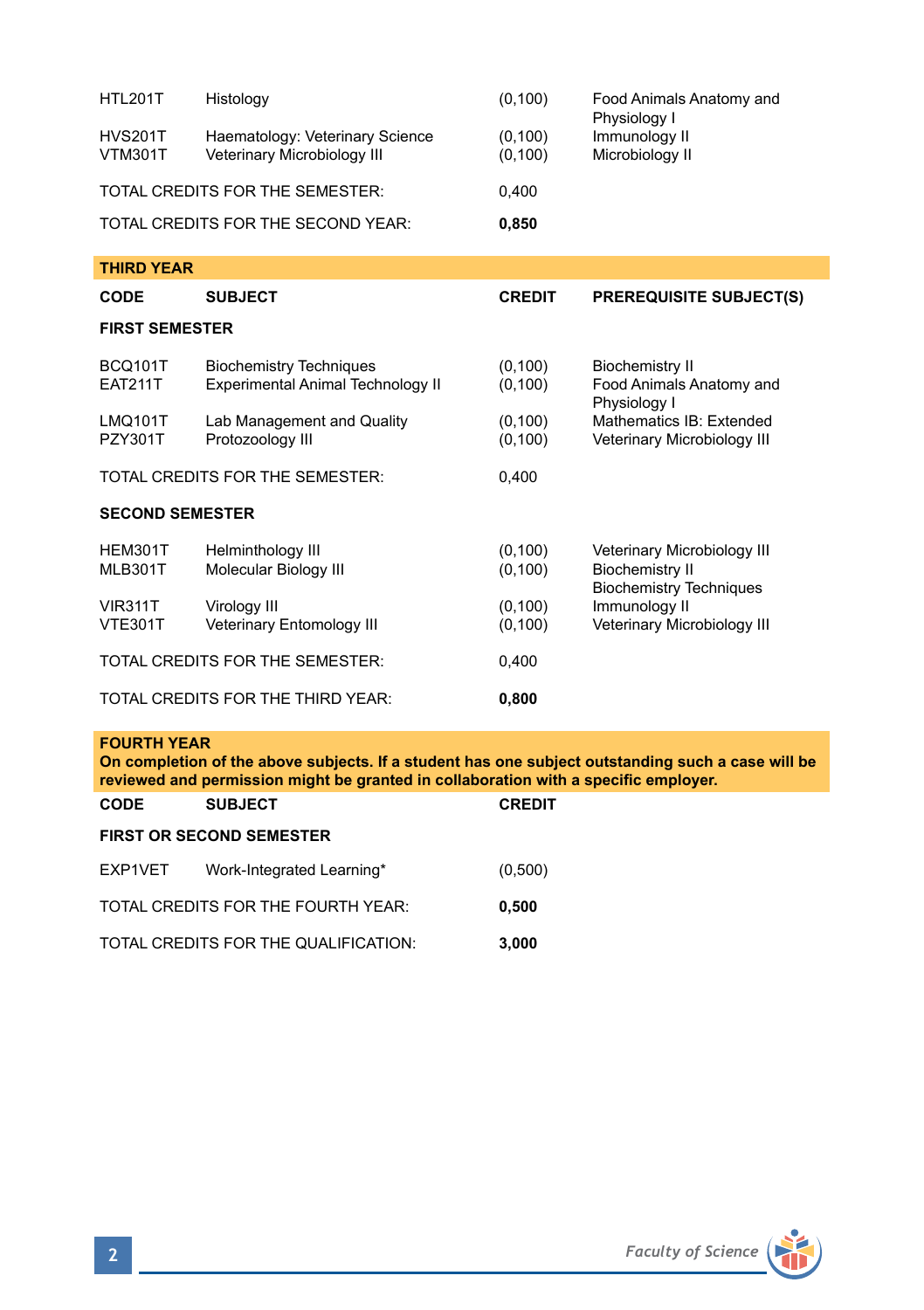# **SUBJECT INFORMATION (OVERVIEW OF SYLLABUS)**

The syllabus content is subject to change to accommodate industry changes. Please note that a more detailed syllabus is available at the Department or in the study guide that is applicable to a particular subject. At time of publication, the syllabus content was defined as follows:

## **B**

## **BIOCHEMISTRY II (BCH221T) 1 X 3-HOUR PAPER**

### *(Subject custodian: Department of Biomedical Sciences)*

Nucleic acids, pH and buffers carbohydrates, amino acids and proteins, enzymes and lipids, DNA replication, transcription and protein synthesis. (Total tuition time: ± 90 hours)

## **BIOCHEMISTRY TECHNIQUES (BCQ101T) 1 X 3-HOUR PAPER**

*(Subject custodian: Department of Biomedical Sciences)*

Introduction to clinical chemistry. Specimen collection. Sample analysis (enzymes and minerals). Laboratory instruments, automation and maintenance. A brief description of cellular macromolecules (proteins, lipids, carbohydrates, nucleic acids). (Total tuition time: ± 90 hours)

**C**

## **CHEMISTRY IB: EXTENDED (FPCLS01) 1 X 3-HOUR PAPER**

*(Subject custodian: Department of Chemistry)* Scientific methodology and its use in discovering chemistry. Numbers in chemistry. The use of SI units. Matter. Atomic structure. Compounds in chemistry. The mole concept and chemical calculations. The electronic structure of the atom and electronic configurations within the periodic table. Chemical bonding. The states of matter and the binding forces within matter. Basic concepts of the gas laws. Solutions in chemistry. Acids, bases and salts. Oxidation and reduction and the balancing of equations. Organic chemistry: introduction, alkanes, alkenes, aromates, alkanols, phenols, halogen compounds, alkanoates, alkynes, aldehydes, ketones and alkanoic acids. (Total tuition time: ± 160 hours)

## **COMPUTER SKILLS I (CSK101B) CONTINUOUS ASSESSMENT**

## *(Subject/Module custodian: End User Computing Unit)*

Students have to acquire theoretical knowledge (computing fundamentals) and practical skills as an enduser in operating systems and MS Office Suite applications (MS Word, MS Excel and MS PowerPoint) on an introductory level. Students will do online and computer based tests. The modules are mapped with SAQA and IC3 Essential Skills for Digital Literacy (international certification). (Total tuition time: ± 40 hours)

## **E**

## **EXPERIMENTAL ANIMAL TECHNOLOGY II (EAT211T) 1 X 3-HOUR PAPER**

## *(Subject custodian: Department of Biomedical Sciences)*

Handling, care, husbandry, nutrition, breeding of experimental animals, e.g. mice, rats, guinea-pigs and rabbits, and the prevention of diseases. Design of captivity facilities. Feeding, ventilation and sterilisation systems. Genetics and legislation concerning experimental animals. (Total tuition time: ± 90 hours)

## **F**

### **FOOD ANIMALS ANATOMY AND PHYSIOLOGY I (VDA111T) 1 X 3-HOUR PAPER** *(Subject custodian: Department of Biomedical Sciences)*

Microscopic and macroscopic study of all structures and organs in the bodies of food animals, as well as the functioning of these organs and structures. (Total tuition time: ± 90 hours)

## **FOUNDATION ENGLISH (FPENG05) 1 X 3-HOUR PAPER**

## *(Subject custodian: Department of Applied Languages)*

Interpret, relate and reflect on all available and relevant resource material in proper English. Communicate orally in a comprehensible and clear manner in both general and subject-specific communication. Demonstrate intermediate-level of proficiency in written English. (Total tuition time: ± 160 hours)



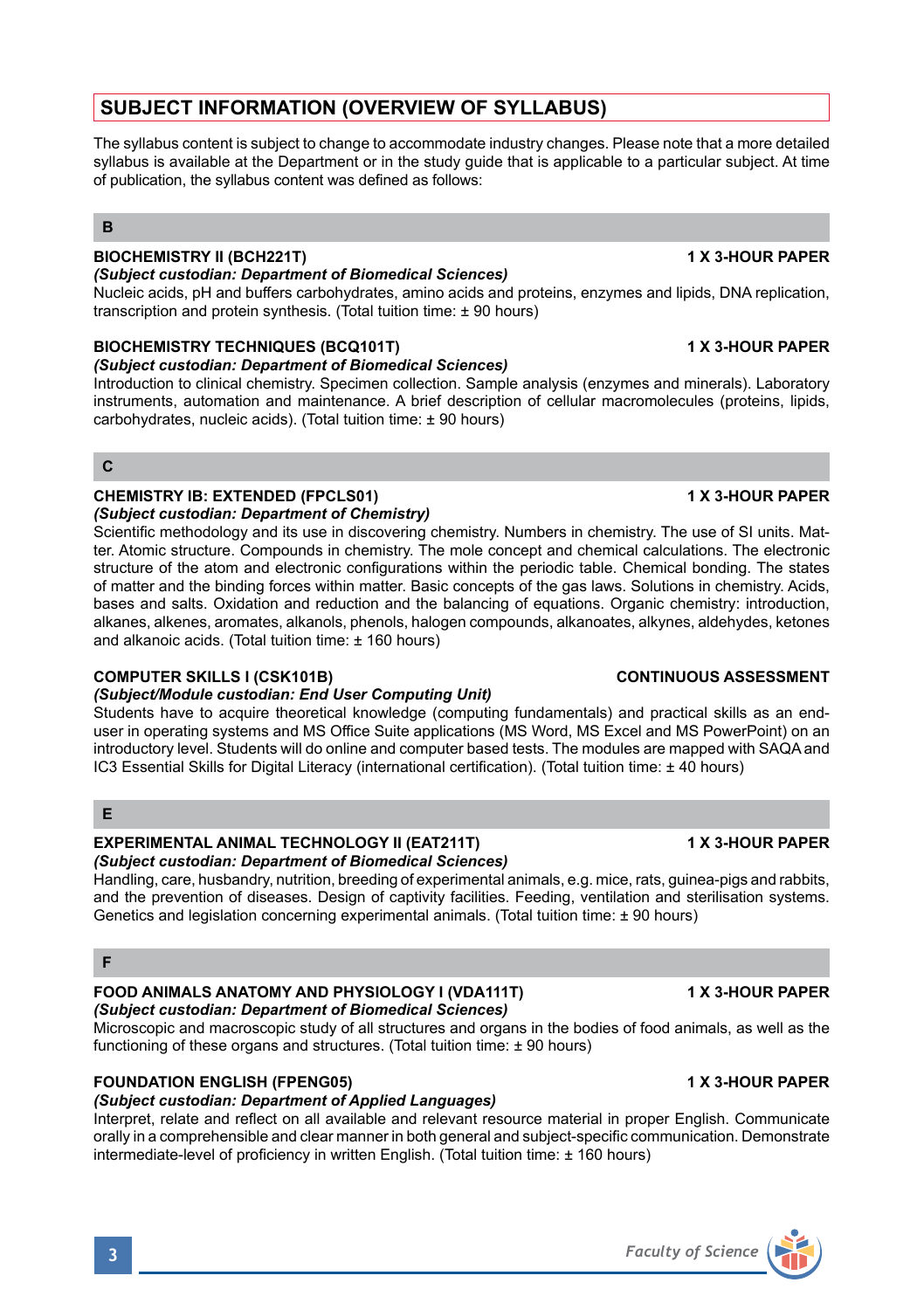## **FOUNDATION LIFE SKILLS (FPLSK02) CONTINUOUS ASSESSMENT**

### *(Subject custodian: Department of Management and Entrepreneurship)*

Campus ethics, learning styles and whole-brain thinking, self-image and assertive behaviour, time management, self-motivation, conflict management, sexuality and relationships, problem-solving skills, managing stress, the multicultural society, techniques for summarising and memorising, how to cope with assessments and assignments, creativity, and many more. The life-skills sessions are participative, with group discussions and personal application to optimise student's learning experience. (Total tuition time: ± 128 hours)

### **H**

### **HAEMATOLOGY: VETERINARY SCIENCE (HVS201T) 1 X 3-HOUR PAPER** *(Subject custodian: Department of Biomedical Sciences)*

Morphology and functions of erythrocytes, leucocytes and thrombocytes, applicable laboratory tests. Abnormal morphology and functions of blood cells, causes and laboratory findings of anaemias and coagulation defects. (Total tuition time: ± 90 hours)

## **HELMINTHOLOGY III (HEM301T) 1 X 3-HOUR PAPER**

### *(Subject custodian: Department of Biomedical Sciences)*

Identification of parasitic helminths on the grounds of diagnostic characteristics. The life cycle of helminths and prevention and control measures are studied in detail. Recognition and pathology of diseases. Laboratory techniques are introduced. (Total tuition time: ± 90 hours)

### **HISTOLOGY (HTL201T) 1 X 3-HOUR PAPER**

### *(Subject custodian: Department of Biomedical Sciences)*

Fixation, embedding and cutting of tissue. Staining and mounting of histological slide preparations. Preparations are used for diagnosis. Cell structures and basic tissue types. (Total tuition time: ± 90 hours)

## **I**

## **IMMUNOLOGY II (IML211T) 1 X 3-HOUR PAPER**

### *(Subject custodian: Department of Biomedical Sciences)*

Specific and non-specific immunity. Antigens. Classification and characteristics of antibodies. Lymphoid organs of antibody production. Antigen-antibody reactions, including complement, precipitation, phagocytosis and agglutination. Cellular and humoral immunity. Serological techniques. Immunopathology. (Total tuition time:  $+90$  hours)

### **INTRODUCTION TO VETERINARY TECHNOLOGY (IVT101T) CONTINUOUS ASSESSMENT** *(Subject custodian: Department of Biomedical Sciences)*

Introduction to laboratory practices, terminology, accreditation and safety in the laboratory. (Total tuition time: ± 60 hours)

### **L**

### **LAB MANAGEMENT AND QUALITY (LMQ101T) 1 X 3-HOUR PAPER**

*(Subject custodian: Department of Biomedical Sciences)*

Personnel and financial managements. Communication. Leadership. Laboratory safety. Quality control. Quality assurance. Quality standards. Quality terminology. Documentation. Accreditation. (Total tuition time: ± 45 hours)

### **M**

## **MATHEMATICS IB: EXTENDED (FPMLS01) 1 X 3-HOUR PAPER**

### *(Subject custodian: Department of Mathematics and Statistics)* Arithmetic. Graphs. Functions. Basic algebra. Trigonometry. Differentiation. Mensuration. Basic statistics. (Total tuition time: ± 190 hours)